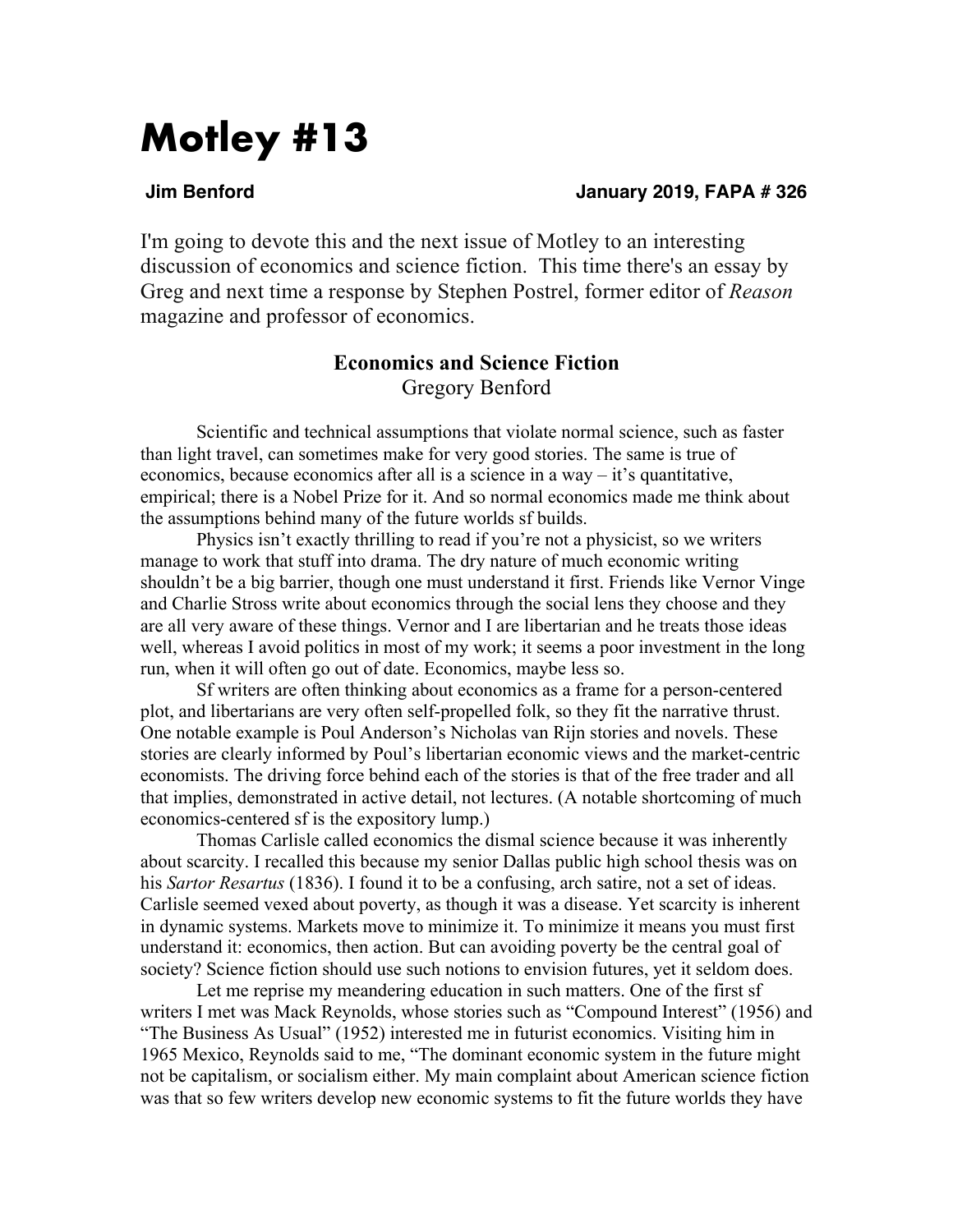created. Face reality, man! Long live the Class Struggle!" He advocated the Minimum Basic Allowance; first time I'd heard the idea.

So I soon saw that the genre is inherently interested in economics, but often unconsciously. (It's impolite to talk about money, you know.) Yet most people in the literary world are fearful of economics or want to just forget about a solid fact: that there are scarcities and tradeoffs happening whether you wanted to see it or not.

What's also striking about many space operas and future societies is that one seldom sees any economics. You can hardly ever figure out how anybody makes money. The extreme form is Iain Banks' anarchist future in which, essentially, it costs nothing to manufacture anything, and everybody is rich.

I link such thinking to the old *Star Trek* future without money. You have to ask yourself, "How did they carry out transactions? Or plan real costs?"

#### *Economic Futures*

I've known Kim Stanley Robinson ever since he was a graduate student working for Fredric Jameson at the University of California, San Diego, so I looked particularly at Stan's and Iain Banks' ideas because they reflect a left-wing view of future economics beyond what we know. From the left wing much social pressure comes, despite the fact that various economic disasters over the last century have largely came from left-wing economics: the Soviet Union, Venezuela, North Korea, Cuba, etc.

What is to be learned from studying the future depictions of ideas already subjected to so much, shall we say, experiment? I've closely followed Stan's works and notes his narrative tics he keeps returning to, which tend to wed together in a social picture.

In many of Robinson's futuristic novels you find a long walk-about, showing off the scenery that really doesn't do much for the story. He uses in places a somewhat John Dos Passos style novel of apparatus. (In *Aurora* [2015] there's a computer narrator. In *2312* [2012], AIs run the whole planetary solar system. In *New York 2140* [2017] there's an argument about the evil banks because currency itself is a trap.) There is in many Robinson novels at least one even-handed economic debate in which the liberal voices tend to win. (I agree with the British critic Roz Kaveney that "if there is a weakness in Robinson's work, it is perhaps this; his characters are so intelligent that they never shut up."1 Alas a truth about many of us…)

In Stan's Mars trilogy there is talk of alternatives to capitalism, such as the gift economy and eco-economics accounting. In that background, Earthside our current transnational corporations become first partners of states, then overlords of states, and finally transcend states entirely into something like meta-national rivalries. But! – no World State, as such luminaries as Albert Einstein and Bertrand Russell said was essential. He shows neo-Marxist and neo-anarchist ideas but not much of the emotional side of politics and economics. His people seem afraid of markets because markets favor certain abilities, giving some advantages over others. Alas, life isn't fair, but maybe government can remedy that. This tends toward some bureau or collective allocating income, not supply and demand. In this future, no Apple or Google, I expect.

In a speech last year, Stan begins by saying the only way to solve our environmental problem is to end capitalism – the personal use of assets for personal gain.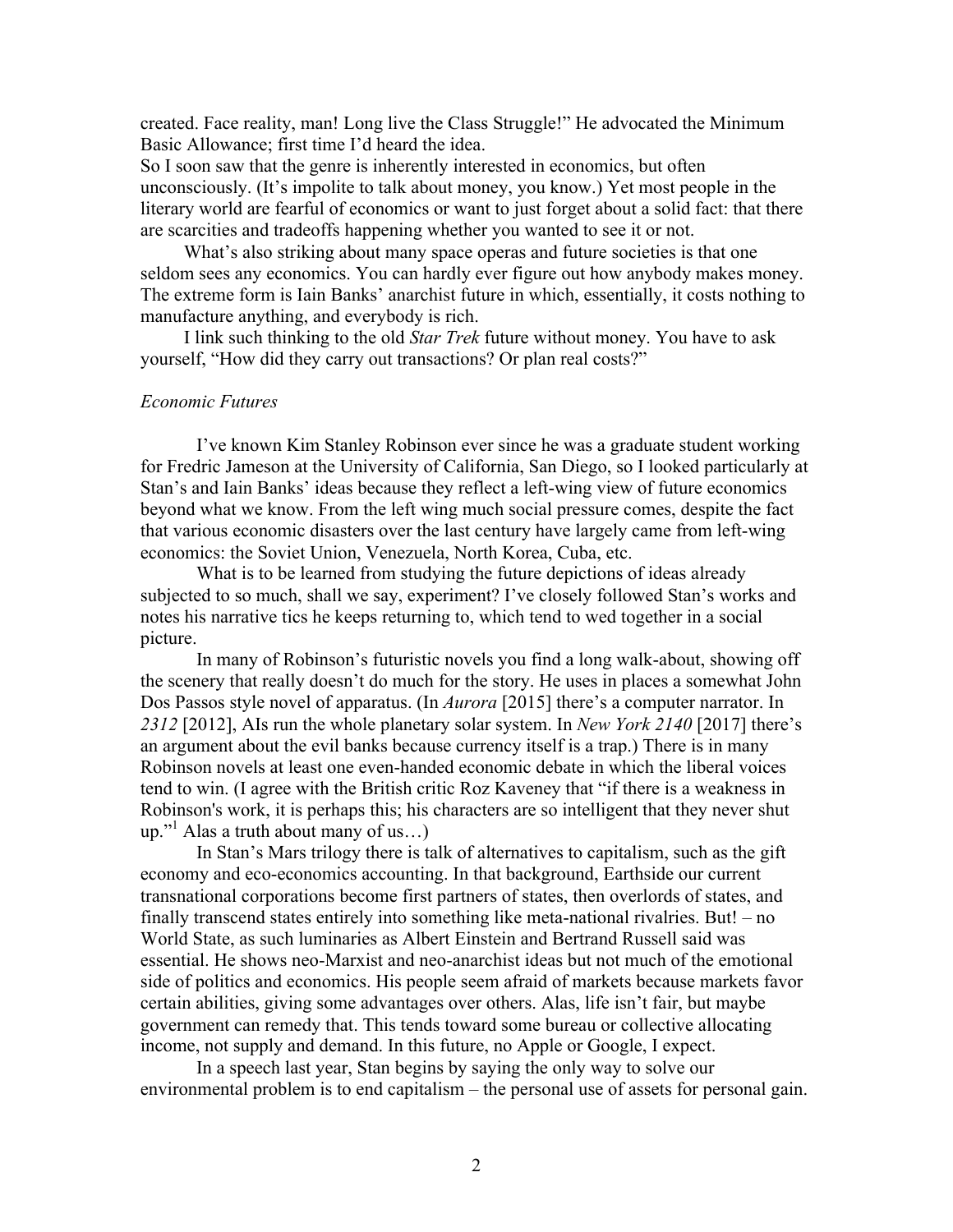He never says what comes after capitalism (nor does his audience ask, tellingly; they just cheer). But you can tell from his novels and views of economics that he believes that small worker collectives organized together can create a better economy that's more equitable. This, in the face of a simple fact: capitalism and globalization have done more to improve living standards than any other economic arrangement. But is democracy a necessary ingredient? Not in China, so far. State capitalism works, too … until it doesn't (see: USSR).

This is a struggle suffusing much social sf: Ursula K. Le Guin's *Always Coming Home* (1985), Cory Doctorow's *The Walkaway* (2017), Michael Moorcock's *The Steel Tsar* (1981), Ken MacLeod's Fall Revolution series, Eric Frank Russell's "… And Then There Were None" (1951), Robert A. Heinlein's *The Moon Is a Harsh Mistress* (1966), L. Neil Smith's *The Probability Broach* (1980), J. Neil Schulman's *Alongside Night* (1979), Victor Koman's *Kings of the High Frontier* (1996), Mack Reynolds's many stories.

Some love the British writers into alternative economics, like Ian R. MacLeod and Ian McDonald in his Luna series. Americans checking in are represented by Andy Weir's *Artemis* (2017) with its corporate colony, John Varley's *Steel Beach* (1992), John Kessel's *The Moon and the Other* (2017)*.* There is much clashing in the economics of rapacious managers and imperialism as Heinlein saw it in *The Moon Is a Harsh Mistress.*  Notably, Le Guin's *The Dispossessed* (1974) saw anarchism as leading to virtuous poverty ruled by social pressure and guilt. Indeed, Marxist socialist countries have often turned out to be poverty-stricken prisons, in reality. She said to me once she thought that virtuous societies may have to be poor ones. I said, but poverty is not a virtue. It's destabilizing without social pressure, which indeed *The Dispossessed* implies.

The phrase from Alan Greenspan, irrational exuberance, means economists must talk about emotion. But they mostly talk about equations, while the market is both – useful for writers! Can we have a mathematically decodable view of a chimpanzee-minddriven market? The nano-plenty, robotic future is a post-scarcity world, but there's always something that's scarce. Space tourism, unique experiences, prime real estate, for example.

I think narrow economic models run afoul of experience. Asked to write a sequel to Asimov's *Foundation* trilogy I saw he had said that psychohistory was like the perfect gas law as a model. I had already pointed out to Isaac that in the gas law there is no memory in the system. That's why it works. So it couldn't be predictive! So politics and economics can't be predicted. He had not thought of that. Something like that is true of Charles Stross. He puts in fantasy elements I suspect to add confusion to computation. It's complexifying the market with fantasy elements so that it takes longer to do the computation. That's good for plot, bad for economics – so it would be weeded out in a real, non-fantasy world, if possible.

Some sf writers have invoked state capitalism, not collectivism, because it seems at times to work. China's mixed system of state-directed capitalism has produced stunning results: in just one generation, China has moved 300 million people out of poverty.

If proponents of liberal democracy don't figure out how to fix what's broken, systems like China's could become more prevalent, with severe implications for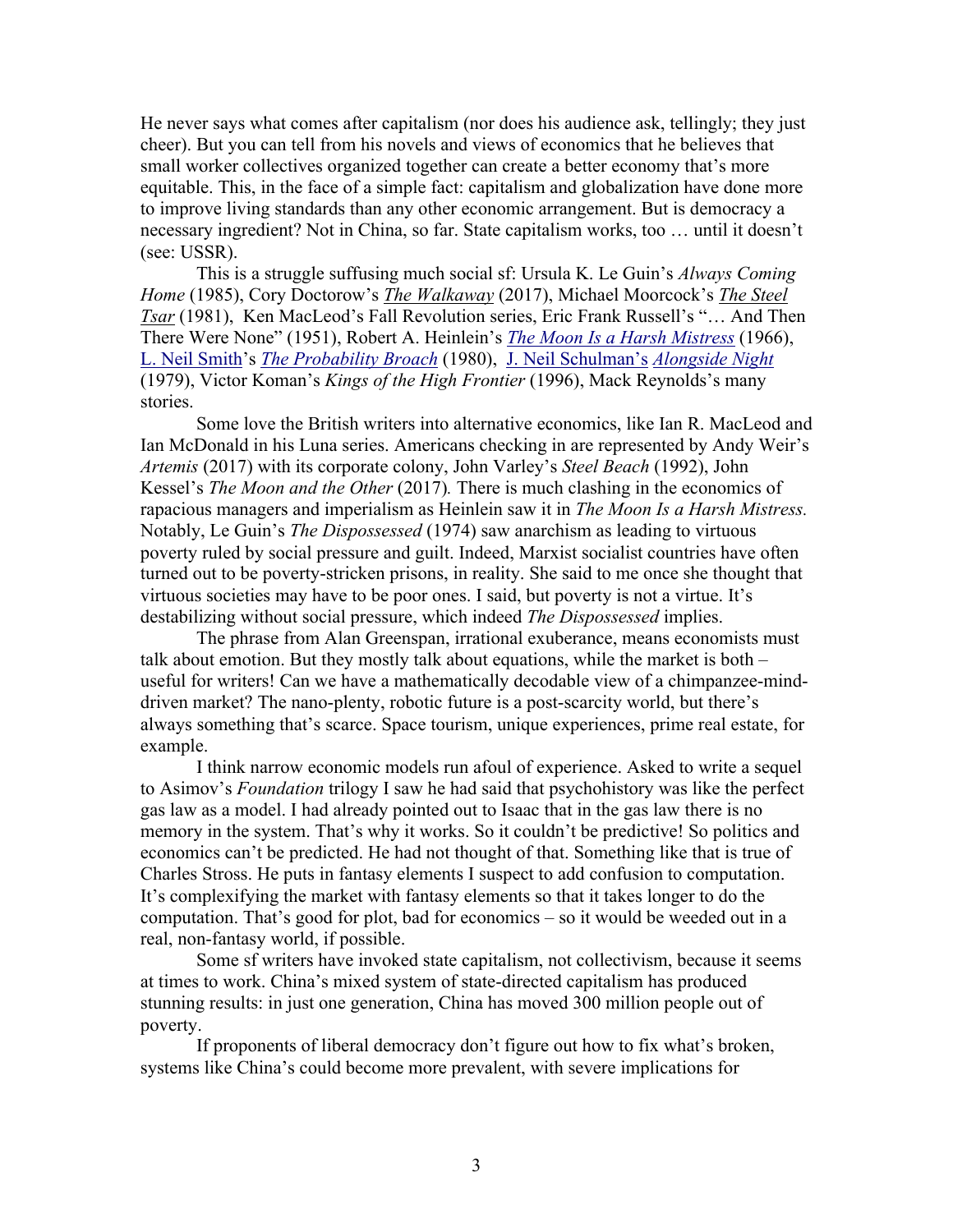individual liberties. Still, democratic capitalism generated a 30-fold rise in earnings throughout the 20th century, an unchallenged record. Can collectivism do as well?

Historically, there are certain cases where you can get an anarchistic experiment to work for a short while, but it's very fragile if you tweak it a little bit, or challenge it. Anarchist societies during the Spanish civil war fell apart. Wherever anarchists have tried to revolutionize the land they were living on (e.g. Ukraine, Bavaria, Spain), they disarmed the ruling classes by an armed uprising of the populace. Their idea was that anarchy is power spread thin, neither a legitimate concentration in a sovereign power nor scattered to war lords or tribes.

Even the current structures in Spain, like the Mondragon Corporation experiment in a town of that name, have survived but with some management problems. They tried to have as little hierarchy as possible and founding ideas like agreed-upon wage ratios between executive work and field or factory work. They feature too the empowerment of ordinary laborers in decision-making, and a measure of equality for female workers. They started having trouble making decisions around the 100,000 member level. Those who came in early, the founders, didn't want to share the increasing profit margin with the latest who just walked in the door. How to solve this? Create a Founders Group? How is that not like the shareholders who came in with money and help at the early, lower stock value – as happens in companies. (I've seen this happen in companies I founded.) So maybe such collectives will evolve into modified companies? In Robinson's *2312,*  Mondragon Corporation has evolved into a planned economy system called the Mondragon Accord, attempting to graft the present into future socioeconomics.

The fact that cooperatives have often failed historically doesn't figure much in Stan's work. There's a sidewise acknowledgement of this in *Aurora.* Aboard a starship with no captain or ship officers, everything is done by consensus in classic collectivist mode. But they slowly starve. When things go awry, they differ over goals. Half of the crew murders the other half. Nobody knows how to stop this (no Captain, no discipline method). There is no reflection by them on why this arose or how to fix it, much less the smart AIs controlling the craft.

AIs also run economics in Robinson's future history novels. Essentially, AIs = gods, because they sweep aside all the messy human aspects of economics. This assumption is opposite to Lenin's ignorant early theories, inherited from Marx ("Any cook should be able to run the country"<sup>2</sup>). But mostly, it eliminates human agency, so economics is in the end handled by artificial intelligences, AI.

Robinson has this in common with Banks, who also has sentient artificial intelligence running a galactic economy in the presumptively titled Culture. This seems to appear often in future sf to make it seem plausible that the human science of economics could be objective and not subject to great emotional surges. Nobody questions what the AIs think about taxes or distribution. Nobody wonders how you know the AIs aren't running the world to benefit ... AIs? Stuff just appears because the AIs apparently know what will be needed before humans even know themselves. So you get these implausible AI futures that have plentitude, with all the economic magic done off stage.

In *2312* the Mondragon Accord is crucially controlled by means of a network of AIs running on quantum computers, as though this solves the knotty human aspects of economics. In Iain Banks, this means you end up fighting over the age old things which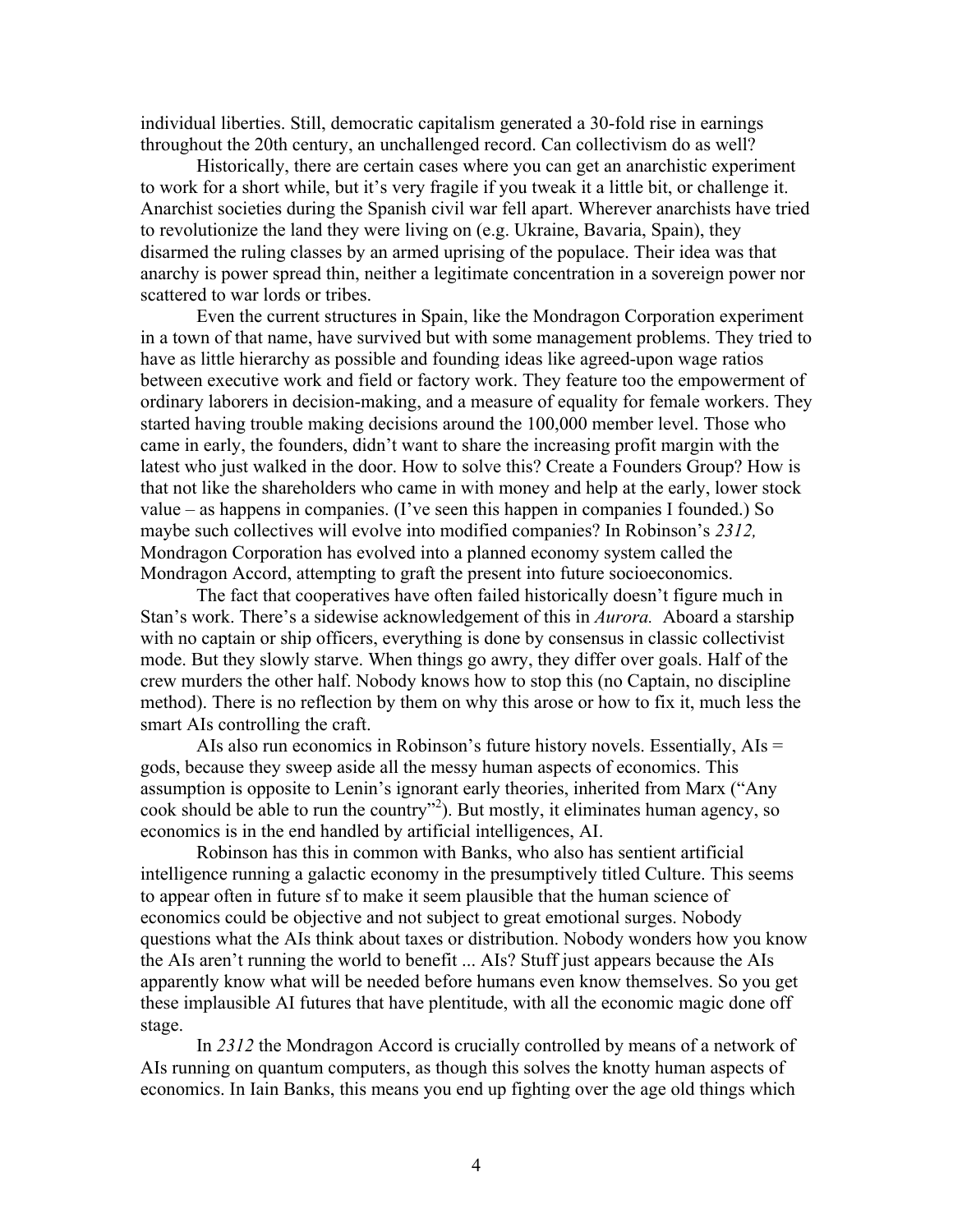echo medieval plots – kings and queens, tribes and passions rule. But struggles are not about economics because everybody has everything they want. This reflects ignorance of real economics because there's always some scarcity – Beatles tickets, high fashion, good ocean views, fame, etc.

Maybe that's why there's so much love of AI future economies—you build an AI with no motives or biases, to be *fair*. Can't trust those pesky humans! I said to my old friend Marvin Minsky long ago, can you build an AI that's really intelligent without its own motives *and* can you build one without an unconscious? A big issue, because much of our emotion funnels through the unconscious, which we cannot inspect rationally at all. He said, "I don't know the answer about either of those." And nobody does now, decades later. So…AIs should run economics? This is an empty dodge.

Such futures are akin to soft dreaming, ignorant of biology. We are really plain old smart chimpanzees. We have a lot of historically inherited, genetic loading for the Chimpanzee Paradigm. The common chimp has a power pyramidal system with an Alpha male at the top. The bonobo chimps mediate disputes with intense sex, while they dine in the deepest forests. We're the evolved chimps who solely got out of Africa.

In Robinson's near future New York City, there are no racial or ethnic partisanship groups endlessly feuding; it just doesn't happen, unlike today – a miracle by author's fiat. The tribal tensions that dominate New York City today, like the nearcollapse of systems such as the subway, don't happen in his future ecosphere. Finance capital gets blamed instead. If you get rid of the banks, everything would be fine – which opens the old problem of how to make new ideas work, since there's apparently no organized borrowing – no market in money, which after all is just a fluid commodity.

Many sf writers don't like extreme wealth. Some ask, who is the man behind the curtain that you should ignore? Must be a conspiracy of some kind ….

And that man is the fear of economics being ruled by passions, as it always has been in alliance with such mechanisms. John Stuart Mill believed that worker-run and owned cooperatives would eventually displace traditional capital-managed firms in the competitive market economy, due to their superior efficiency and stronger incentive structure. This proved wrong. Why?

Both Mill and Karl Marx thought that democratic worker management could be more efficient in the long run compared with hierarchical management. At times, though, Marx was not hopeful about the prospects of labor-managed and owned firms as a means to displace traditional capitalist firms in the market economy, even though they would counter his idea of worker alienation. Marx maybe saw that the trouble is: eventually divisive groups arise and paralyze efficiency (it's not clear if he thought this through).

So, why do people keep writing such utopias or even dystopias? Because our desires to run our lives have limits, which maybe society can correct. Labor-managed firms strive to maximize net income for all its members, while traditional capitalist firms maximize profit for owners. Labor-managed firms create an incentive to limit employment to boost the net income of the firm's existing members. An economy of labor-managed firms tends to under-utilize labor so have high rates of unemployment. That's a contending inefficiency that markets have historically weeded out. Indeed, the Bolsheviks and Marx thought a full transformation of the work process could only occur after technical progress has eliminated dreary and repetitive work – which hasn't